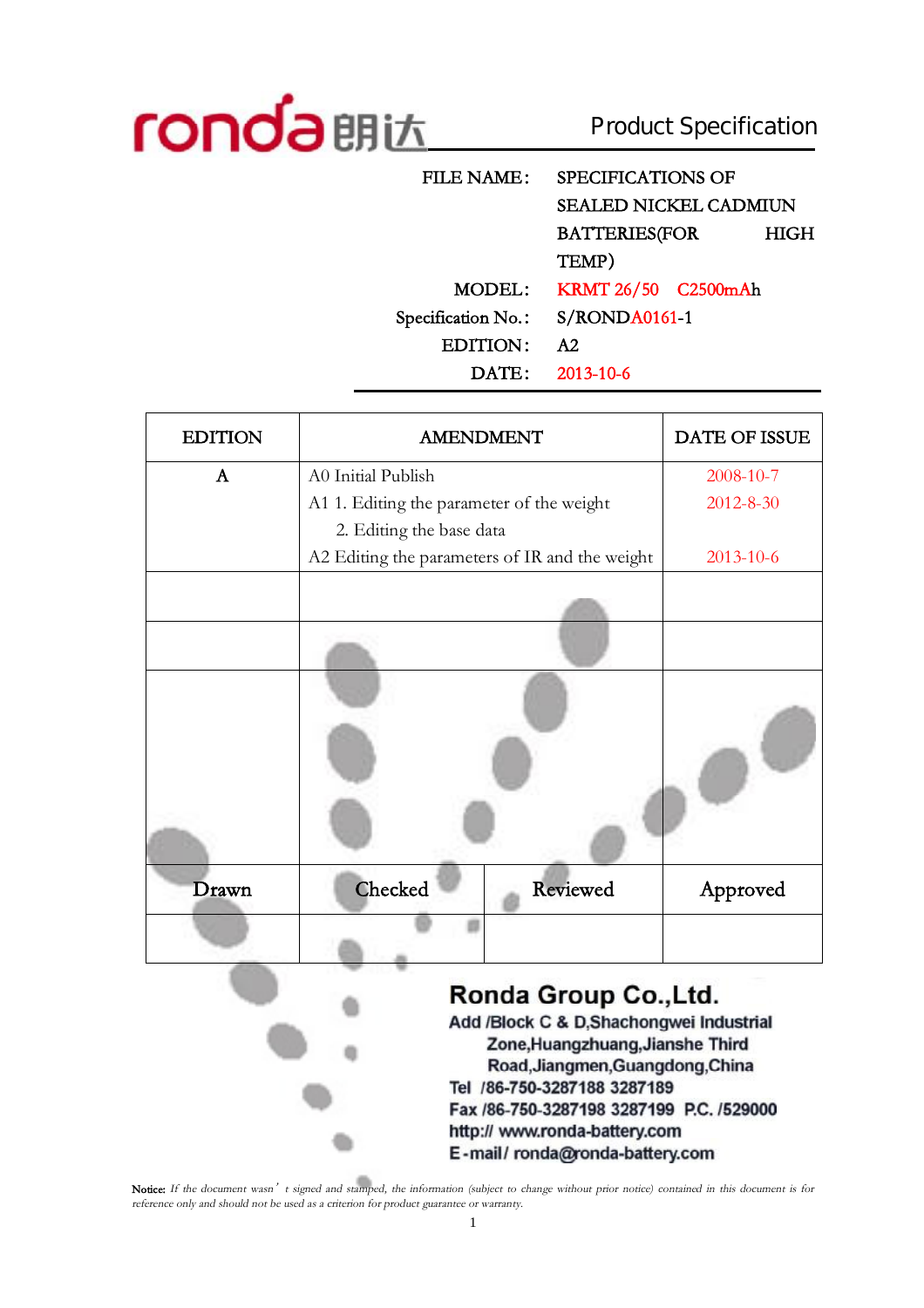## Product Specification

**KRMT 26/50 C2500mAh** 

#### **1. SCOPE**

The specifications governs the performance of the following **RONDA** Nickel-Cadmium Cylindrical cell and its battery pack.. (Refer to the attached figure 1 )

Rated capacity: 2500mAh

Designation: KRMT 26/50 C (*D*: 25.8<sup>0</sup><sub>-1.0</sub>mm  $_{-1.0}$ mm *H*: 50.0<sup>0</sup><sub>-2.0</sub>mm )



**Figure 1- Jacketed cylindrical cells** 

#### **2. DATA OF BATTERY PACK**

The data of battery pack, including voltage and weight, is almost equivalent to the multiple numbers of the relevant single cells.

Example: Battery pack consisting three single cells

Nominal voltage of single cell = 1.2V

Nominal voltage of battery pack =  $1.2V \times 3 = 3.6V$ 

#### **3. RATINGS**

#### **Table 1 - Ratings of the cells**

| Description     | Unit   | Specification | Conditions                |
|-----------------|--------|---------------|---------------------------|
| Nominal Voltage | V/Cell | 1.2           | Single cell               |
| Rated Capacity  | mAh    | 2500          | Standard Charge/Discharge |

#### **4. PERFORMANCE**

Unless otherwise stated, tests should be done within one month of delivery under the following conditions:

Ambient Temperature: 20±5℃

Relative Humidity:  $65 \pm 20\%$ 

Standard Charge/Discharge Conditions:

Preparative: Prior to charging, the cell shall be discharged by 500mA(0.2*<sup>I</sup>t*A) to 1.0V Charge:  $250mA(0.1I/A) \times 16$ hours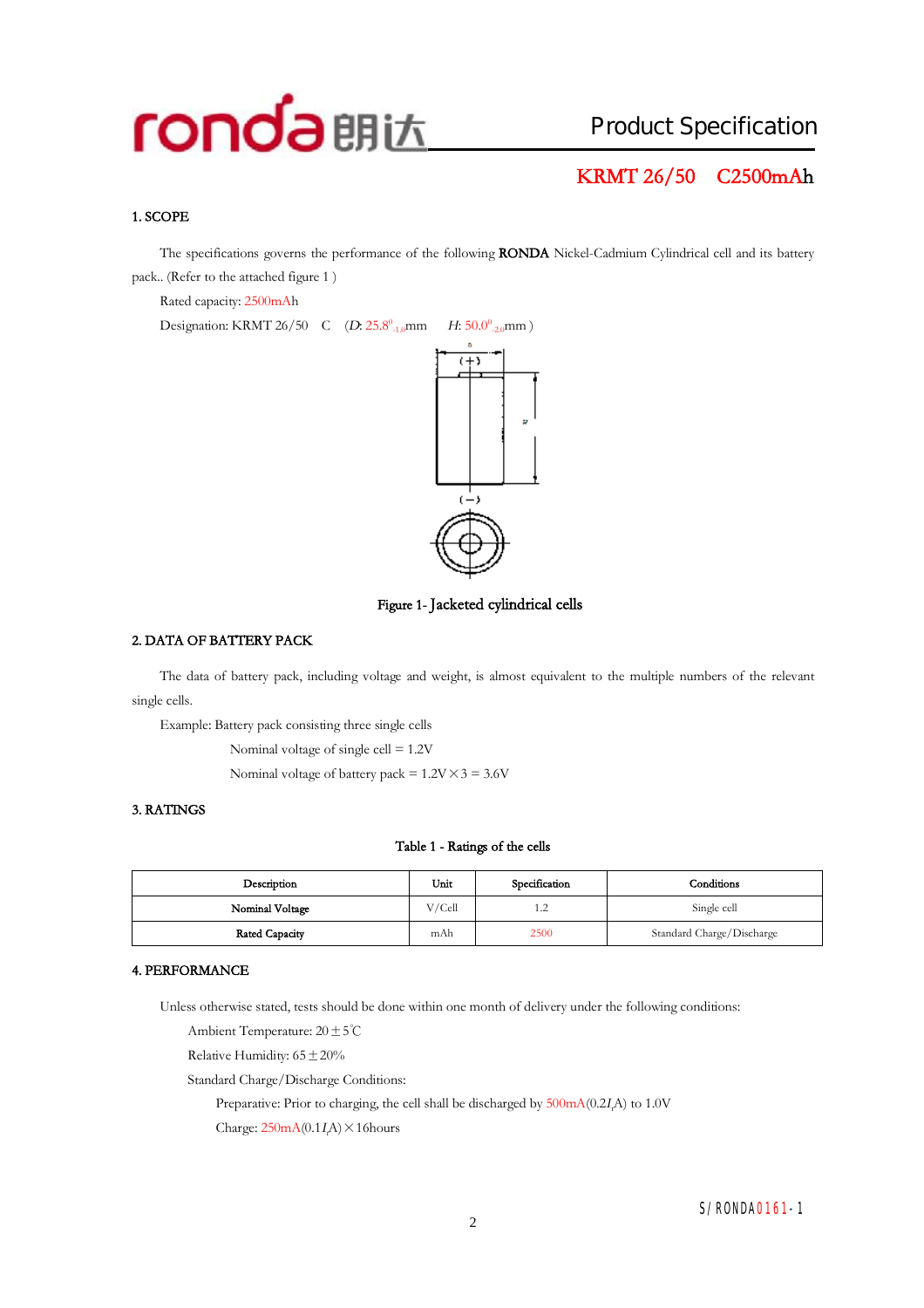

**KRMT 26/50 C2500mAh** 

Stand in charged condition:1~4h

Discharge: 500mA(0.2*<sup>I</sup>t*A) to 1.0V/Cell l

#### **Table 2 – Performance and test methods**

| <b>Test Item</b>                |                            | Unit<br>Specification                                      |                                                             | <b>Test Conditions</b>                                                                                                             | Remarks   |
|---------------------------------|----------------------------|------------------------------------------------------------|-------------------------------------------------------------|------------------------------------------------------------------------------------------------------------------------------------|-----------|
|                                 |                            | h                                                          | $\geqslant 5$                                               | Standard Charge/Discharge                                                                                                          |           |
| performance<br><b>Discharge</b> | 20 C <sup>a</sup>          | min                                                        | $\geqslant$ 48                                              | After Standard Charge, stored for 1~4h, then<br>discharged by $2500 \text{mA}$ (1.0 <i>I<sub>A</sub></i> ) to 0.9V.                |           |
|                                 | $-18^{\circ}$ C            | h                                                          | $\geqslant$ 2.                                              | After Standard Charge, stored for 16~24h in<br>-18 ± 2°C, then discharged by 500mA (0.2I,A)<br>to 1.0V in $-18 \pm 2^{\circ}$ C.   |           |
| Charge (capacity) retention     |                            | h/min                                                      | $\geqslant$ 3h15min                                         | After Standard Charge, stored on open circuit<br>for a period of 28days, then discharged by<br>$500mA$ (0.2I,A) to 1.0V.           |           |
|                                 | <b>Endurance</b> in cycles | cycle                                                      | $\geqslant 50$                                              | Appendix-table 3                                                                                                                   |           |
|                                 |                            | $B \geq 42$ min $2^{nd}$<br>$A: \geq 3h45$ min             |                                                             |                                                                                                                                    |           |
|                                 | Permanent charge endurance |                                                            | $B: \geq 42$ min 3 <sup>rd</sup><br>$A: \geqslant 3h45$ min | Appendix-table 4                                                                                                                   |           |
|                                 |                            |                                                            | $B: \geqslant 24$ min $8th$<br>$A: \ge 2h30$ min            |                                                                                                                                    |           |
|                                 |                            | $B: \geqslant 24$ min 9 <sup>th</sup><br>$A: \ge 2h30$ min |                                                             |                                                                                                                                    |           |
| Discharge A<br>Over charge      |                            | h/min                                                      | $\geqslant$ 4h15min                                         | Appendix-table 5                                                                                                                   |           |
|                                 | Discharge B                | min                                                        | $\geqslant$ 36                                              |                                                                                                                                    |           |
| Safety device operation         |                            | Not disrupt or burst                                       |                                                             | Undergo a forced discharge at constant current<br>$500 \text{mA}(0.2I, A)$ to 0V. Then discharged by<br>2500mA (1.0I,A) for 60min. |           |
| Storage <sup>b</sup>            |                            | hour<br>$\geqslant 5$                                      |                                                             | Stored on open circuit for 12 months.<br>Then standard charge/discharge.                                                           |           |
| Charge acceptance               |                            |                                                            |                                                             | IEC 61951-1 2006 7.9                                                                                                               | Reference |
| Internal resistance             |                            | $m\Omega$                                                  | $\leq 18$                                                   | Within 1~4h after standard Charge (1000Hz)                                                                                         |           |
|                                 | Weight                     |                                                            | 65(approx)                                                  |                                                                                                                                    | Reference |
|                                 | Vibration                  | No leakage, no fire, no explosion                          |                                                             | IEC 62133 2002 4.2.2                                                                                                               |           |
| Free fall                       |                            | No fire, no explosion                                      |                                                             | IEC 62133 2002 4.3.3                                                                                                               |           |

a) Five cycles is permitted b) Unless otherwise stated, the cell shall be discharged by 500mA(0.2*<sup>I</sup>t*A) to 1.0V before test.

*Notice:Test conditions is drawn according to IEC 61951-1 2006; Please refer to the related description of the standard.* 

#### **5. CONFIGURATION, DIMENSIONS AND MARKINGS**

Please refer to the attached drawing.

#### **6. EXTERNAL APPEARANCE**

The cell/battery shall be free from cracks, scars, breakage, rust, discoloration, leakage nor deformation.

#### **7. CAUTION**

- (1) Reverse charging is not acceptable.
- (2) Charge before use. The cells/batteries are delivered in an uncharged state.
- (3) Do not charge/discharge with more than our specified current.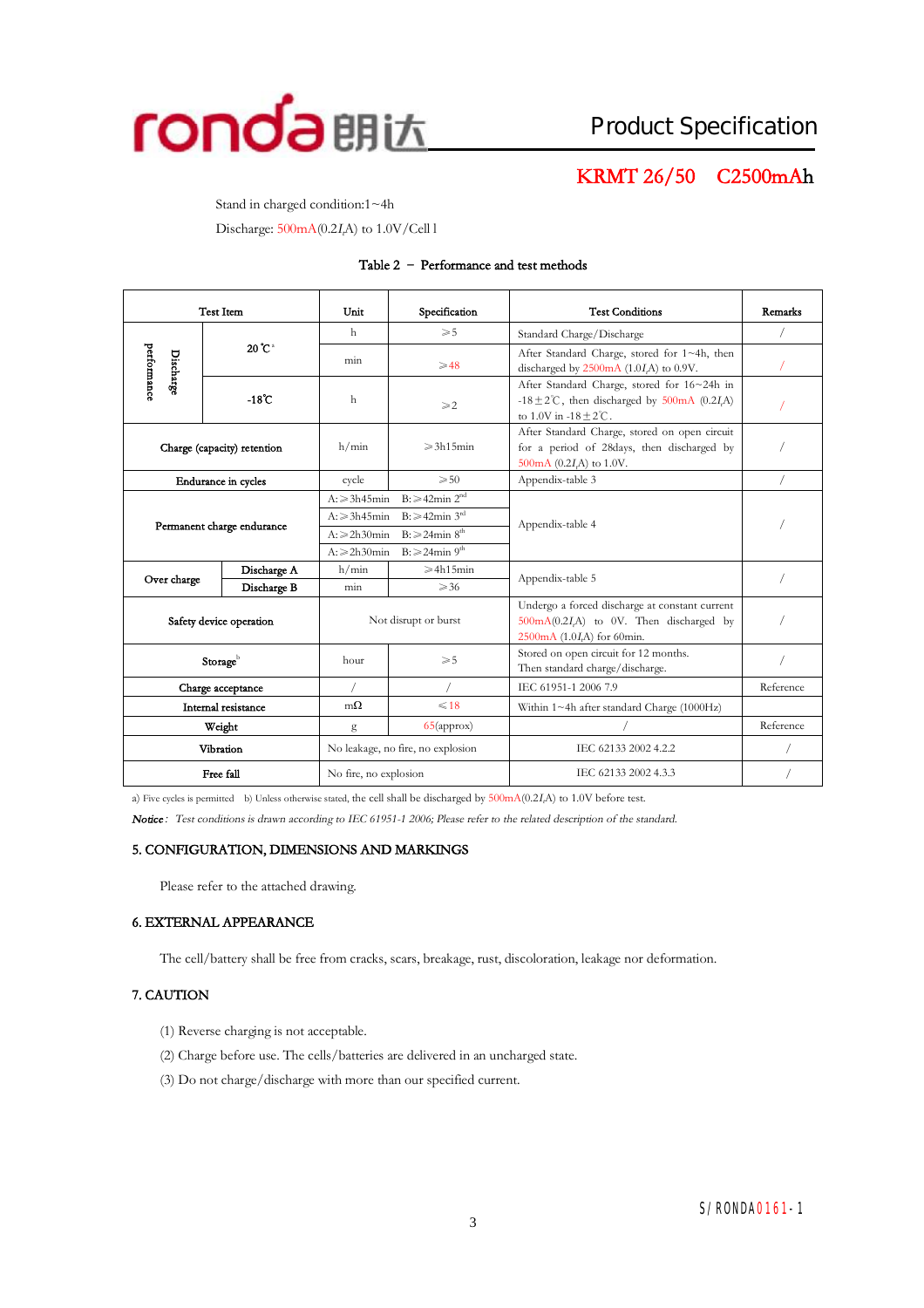

### Product Specification

### **KRMT 26/50 C2500mAh**

(4) Prevent short circuit, do not incinerate or disassemble the cell/battery.

(5) Do not solder directly to the cell/battery for a long time.

(6) The life expectancy may be reduced if the cell/battery is subjected adverse conditionslike: extreme temperature, deep cycling, excessive overcharge/ over-discharge.

(7) Store the cell/battery in a cool and dry place. Always discharge batteries before assemble or solder.

(8) Always discharge batteries before bulk storage or shipment.

(9) Do not mix batteries of different types and capacities.

#### **Appendix**

#### A) **Endurance in cycles**

Prior to the endurance on cycle test ,the cell shall be discharged at 500mA(0.2*<sup>I</sup>t*A) to 1.0V. The following test shall be carried out in accordance with the conditions specified in Table 3.

#### **Table 3 Endurance in cycles**

| Cycle number           | Charge                      | Stand in charged condition | Discharge                   |
|------------------------|-----------------------------|----------------------------|-----------------------------|
|                        | $0.1I$ A for 16h            | none                       | 0.25 <i>I.A</i> for 2h20min |
| $2 - 48$               | 0.25 <i>I.A</i> for 3h10min | none                       | 0.25 <i>I.A</i> for 2h20min |
| 49                     | 0.25 <i>I.A</i> for 3h10min | none                       | $0.25I/A$ to $1.0V$         |
| 50<br>$0.1IrA$ for 16h |                             | $1h - 4h$                  | $0.20 I.A$ to $1.0 V^2$     |
|                        |                             |                            |                             |

a) Cycles 1 to 50 shall be repeated until the discharge duration on any 50th Cycle becomes less than 3h or the cell voltage drops below 1.0V during 1~48<sup>th</sup> cycle.

#### B) **Permanent charge endurance**

The permanent charge endurance test shall be performed in three steps according to the conditions specified in table 4. It consists of:

- l A charge acceptance test at +40℃;
- l An ageing period of six months at +70℃;
- l A final charge acceptance test to check the cell's performance after ageing.

NOTE: The six months ageing period and the temperature of +70 °C have been selected to simulate four years of permanent charge operation at  $+40$   $\degree$  C.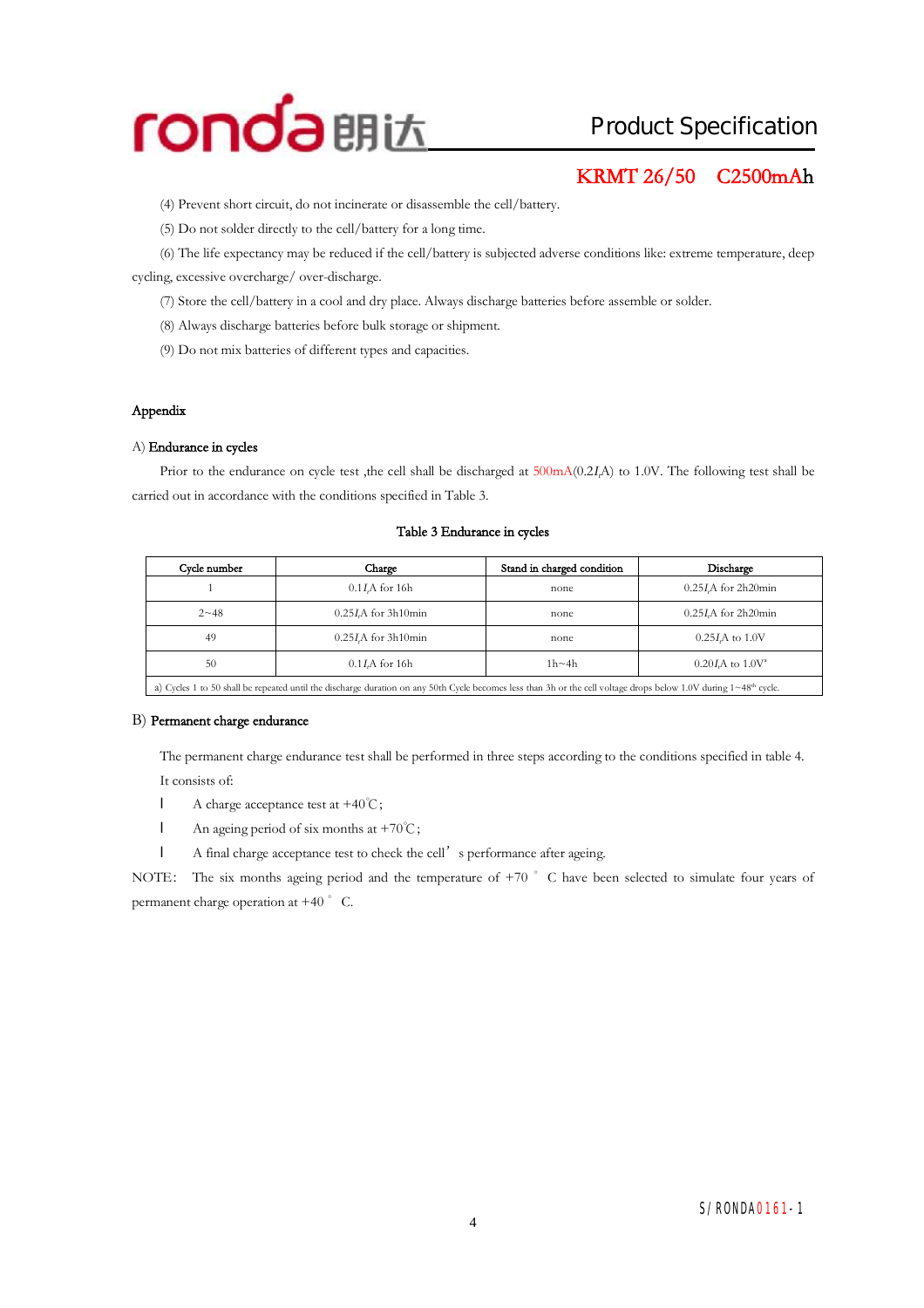

## **KRMT 26/50 C2500mAh**

| Cycle<br>number                                          | Ambient<br>temperature           | Charge                  | Discharge A or B <sup>a</sup> | Minimum discharge duration |  |
|----------------------------------------------------------|----------------------------------|-------------------------|-------------------------------|----------------------------|--|
|                                                          |                                  |                         | A: $0.2IrA$ to 1.0V or        |                            |  |
| $\mathbf{1}$                                             |                                  | $0.05I$ A for 48h       | $B: 1.0IrA$ to 1.0V           | No requirement             |  |
| 2                                                        | $40^{\circ}$ C $\pm 2^{\circ}$ C |                         | A: $0.2IrA$ to 1.0V or        | 3h45min                    |  |
|                                                          |                                  | $0.05I\text{A}$ for 24h | $B: 1.0IrA$ to 1.0V           | 42min                      |  |
| 3                                                        |                                  | $0.05I$ Afor 24h        | A: $0.2IrA$ to 1.0V or        | 3h45min                    |  |
|                                                          |                                  |                         | $B: 1.0IrA$ to 1.0V           | 42min                      |  |
| $\overline{4}$                                           |                                  | $0.05I$ A for 60d       | A: $0.2IrA$ to 1.0V or        |                            |  |
|                                                          |                                  |                         | $B: 1.0IrA$ to 1.0V           |                            |  |
| 5                                                        | $70^{\circ}C + 2^{\circ}C$       | $0.05IrA$ for 60d       | A: $0.2I$ A to $1.0V$ or      | No requirement             |  |
|                                                          |                                  |                         | $B: 1.0IrA$ to 1.0V           |                            |  |
| 6                                                        | $0.05I$ , A for 60d              |                         | A: $0.2I_tA$ to 1.0V or       |                            |  |
|                                                          |                                  |                         | $B: 1.0I$ to 1.0V             |                            |  |
| $\overline{\phantom{a}}$                                 |                                  | $0.05IrA$ for 48h       | A: $0.2I$ A to $1.0V$ or      | No requirement             |  |
|                                                          |                                  |                         | $B: 1.0IrA$ to 1.0V           |                            |  |
| 8                                                        | $40^{\circ}$ C $\pm 2^{\circ}$ C | $0.05I\text{A}$ for 24h | A: $0.2IrA$ to 1.0V or        | 2h30min                    |  |
|                                                          |                                  |                         | $B: 1.0I$ to 1.0V             | 24min                      |  |
| $\overline{Q}$                                           |                                  | $0.05IrA$ for 24h       | A: $0.2I$ A to $1.0V$ or      | 2h30min                    |  |
|                                                          |                                  |                         | $B: 1.0IrA$ to 1.0V           | 24min                      |  |
| A: for LT, MT, HT cells; B: for MT, HT cells only.<br>a) |                                  |                         |                               |                            |  |

#### **Table 4 Permanent charge endurance**

#### C) **Over charge**

The ability of the cell to withstand an overcharge shall be determined by the following test at  $0^{\circ}C \pm 2^{\circ}C$  in circulating air. The test shall be carried out according to the specified in table 5.

#### **Table 5 Overcharge at** 0℃

|                                                                       | Discharge A <sup>*</sup> | Discharge B <sup>a</sup> |  |  |  |
|-----------------------------------------------------------------------|--------------------------|--------------------------|--|--|--|
| Charge                                                                | LT, MT, HT cells         | MT, HT cells             |  |  |  |
| $0.05$ <i>I.A</i> for 28d<br>$0.2I$ A to $1.0V$<br>$1.0I$ A to $1.0V$ |                          |                          |  |  |  |
| The discharge is carried out immediately on the charging<br>a)        |                          |                          |  |  |  |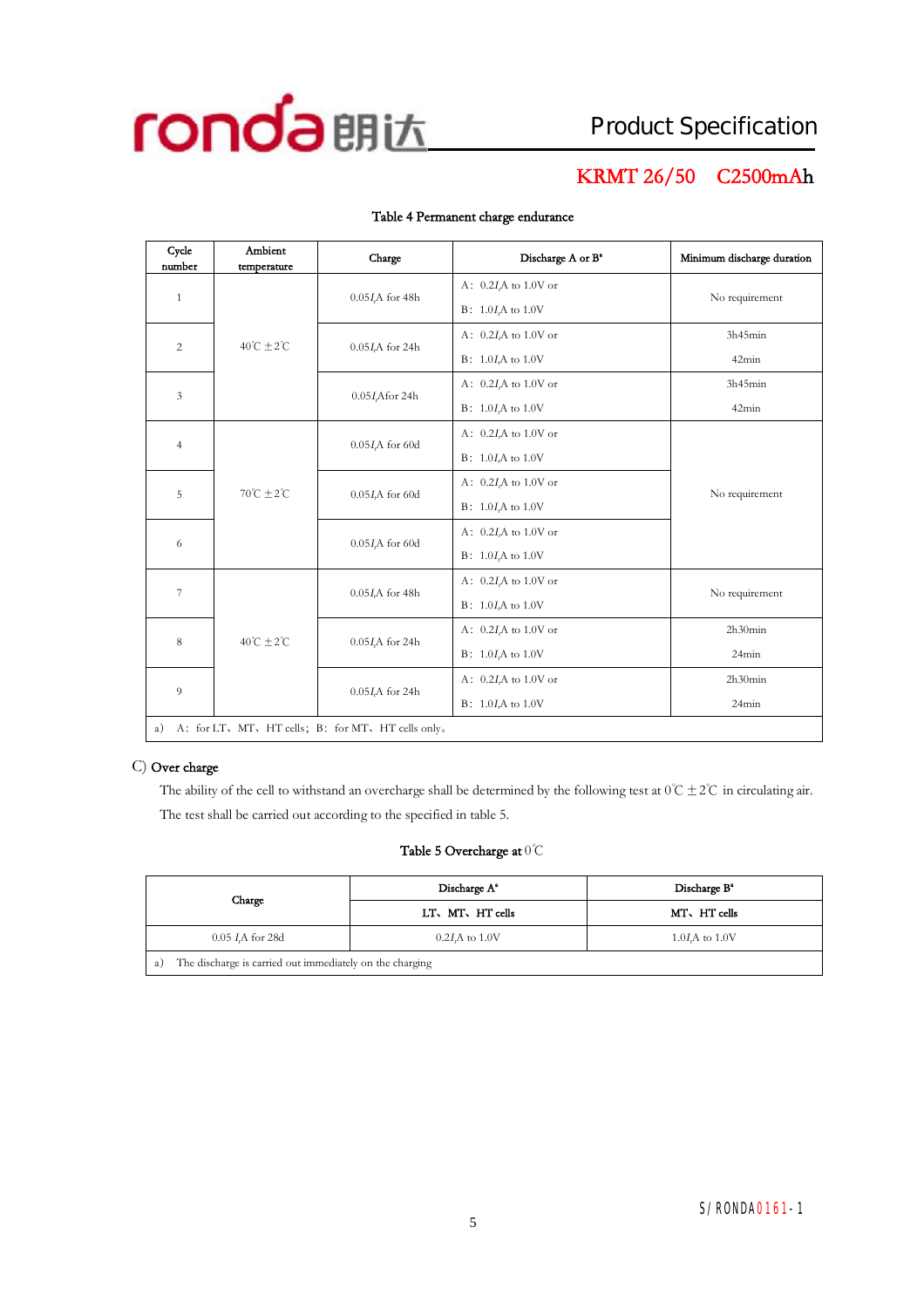## Product Specification

**KRMT 26/50 C2500mAh** 



#### **Electrical Performance:**



**NOTICE:** *Manufacturer reserves the right to alter or amend the design, model and specification without prior to notice.*

The information (subject to change without prior to notice) contained in this document is for reference only and should not be used as a *criterion for product guarantee or warranty.*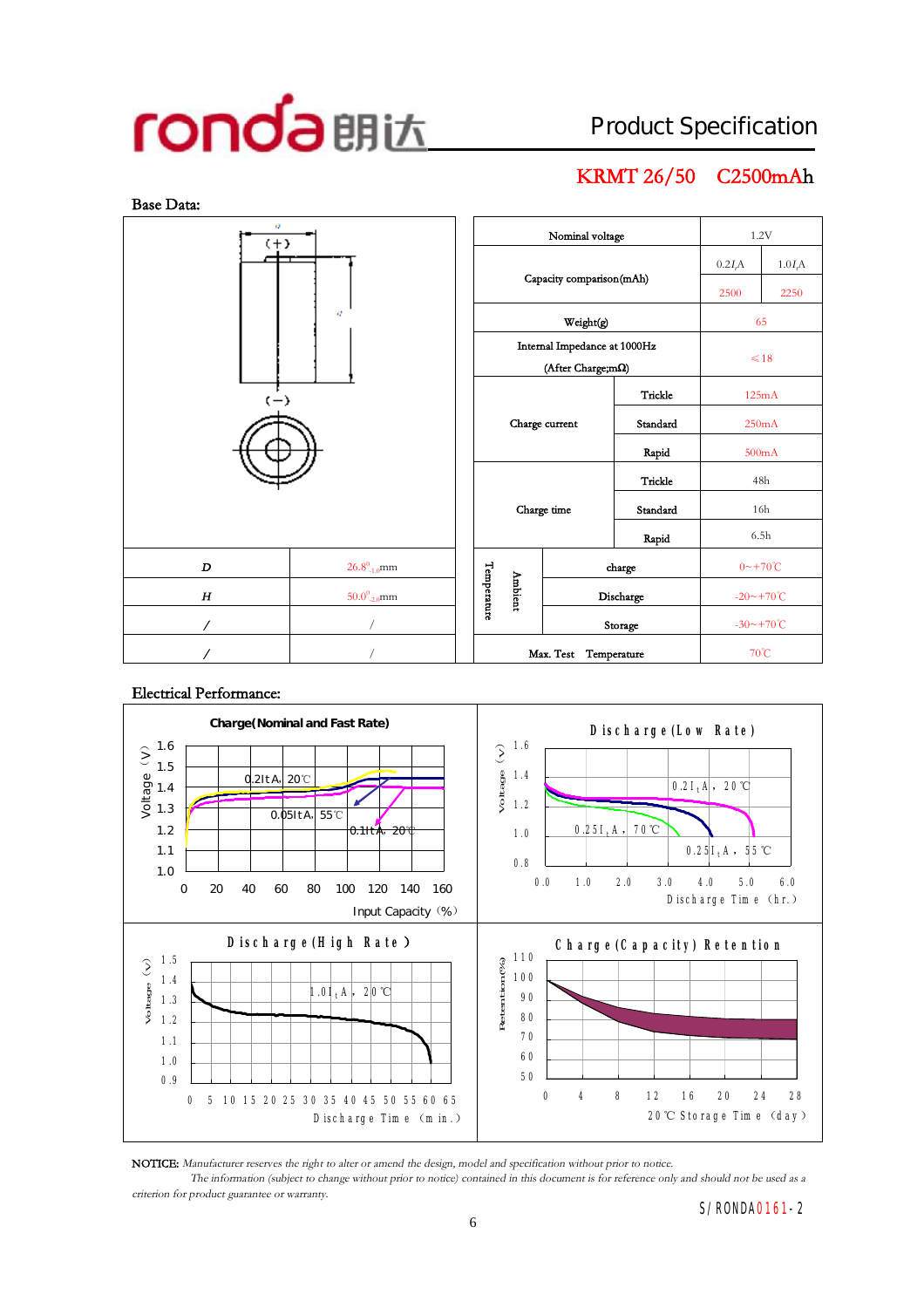## **产品规格书**

|   |         | 文件名称: 圆柱型密封可充镍镉高温型电池规格书   |
|---|---------|---------------------------|
|   |         | 型 号: KRMT 26/50 C2500 毫安时 |
|   |         | 编 号: S/RONDA0161-1        |
|   | 版 次: A2 |                           |
| 日 |         | 期: 2013年10月6日             |

| 版次           | 修改内容           | 生效日期            |
|--------------|----------------|-----------------|
| $\mathbf{A}$ | A0 初版发行        | 2008-10-7       |
|              | A11. 修订电池重量参数  | $2012 - 8 - 30$ |
|              | 2. 修订基础数据      |                 |
|              | A2 修订电池内阻和重量参数 | 2013-10-6       |
|              |                |                 |
|              |                |                 |
|              |                |                 |
| 草拟           | 复核<br>审<br>核   | 批准              |
|              |                |                 |



*如果文件没有签名并盖章,本文件中包含的信息仅供参考,不应被用来作为产品提供保证或担保的基准。(如 有变更,恕不另行通知)*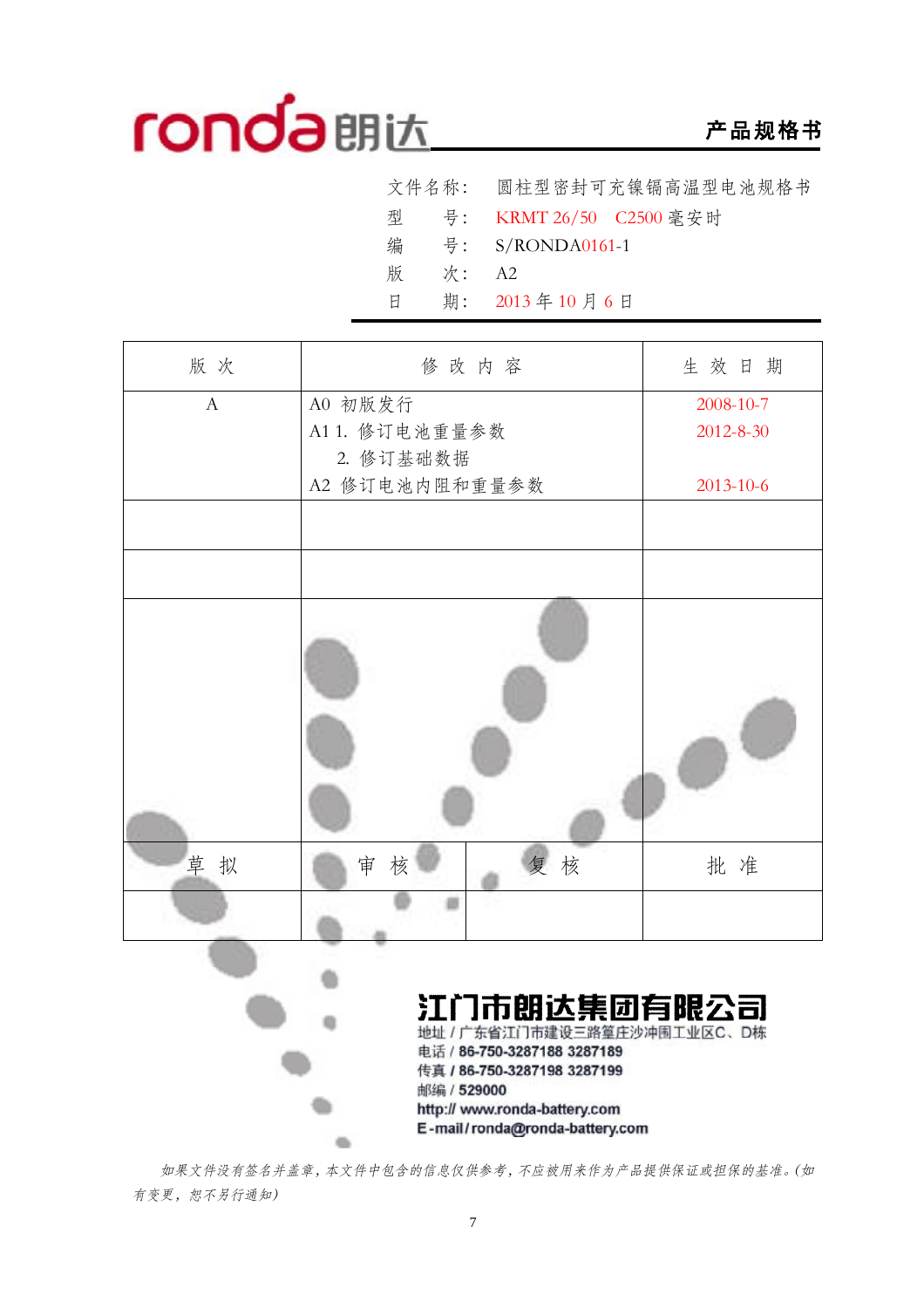

### **产品规格书**

KRMT 26/50 C2500 毫安时

1. 范围

本规格书适用于下述的**朗达**牌 Ni-Cd 圆柱型电池单体及电池组的全部性能指标.

额定容量: 2500mAh

电池型号: KRMT 26/50 C (D: 26.8<sup>0</sup><sub>-1.0</sub>mm *H*: 50.0<sup>0</sup><sub>-2.0</sub>mm)



图 1 带防护外套的圆柱型密封镍镉可充单体电池

2. 组合电池的指标

组合电池的电压、重量等数据,近似等于单体电池数与对应值之乘积。

例如:组合电池包括三个单体电池

单体电池的额定电压=1.2V

则电池组的额定电压=1.2V×3=3.6V

3. 额定性能

表 1 电池的额定性能

| 项目   | 单位  | 指标            | 备注   |
|------|-----|---------------|------|
| 标称电压 |     | $\sim$<br>1.Z | 单体   |
| 额定容量 | mAh | 2500          | 标准充放 |

4. 电池性能与测试方法

除非另有说明,测试须在发货后一个月内在下述条件下进行:

环境温度: 20±5℃

相对湿度: 65±20%

标准充放条件:

准备:充电前电池要以 0.2*<sup>I</sup>t*A 恒流放电至终点电压 1.0V;

充电:250mA(0.1*<sup>I</sup>t*A)充 16 小时;

搁置:1~4 小时;

放电:500mA(0.2*<sup>I</sup>t*A)至 1.0V。

电池性能和测试方法见表 2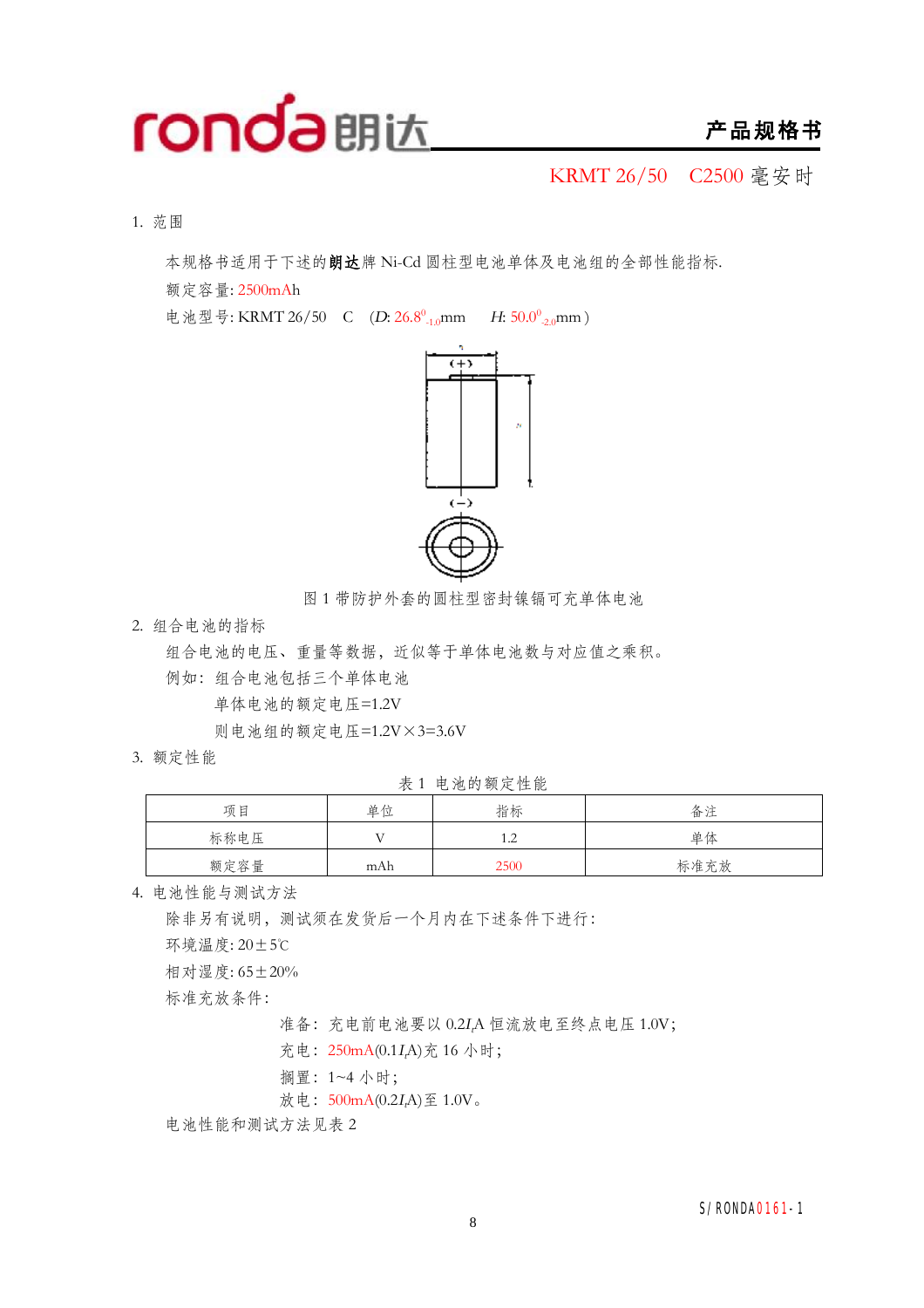**产品规格书**

KRMT 26/50 C2500 毫安时

|                                                        | 测试项目                     |                       | 单位                                                | 标准                                                                            | 测试方法                                                                | 备注 |
|--------------------------------------------------------|--------------------------|-----------------------|---------------------------------------------------|-------------------------------------------------------------------------------|---------------------------------------------------------------------|----|
|                                                        |                          |                       | $\mathsf{h}$                                      | $\geqslant$ 5                                                                 | 标准充放                                                                |    |
| 放<br>$20^{\circ}C^{1}$<br>申.                           |                          | min<br>$\geqslant$ 48 |                                                   | 标准充电后搁置 1~4 小时,以<br>2500mA(1.0IA)放电至 0.9V。                                    |                                                                     |    |
| 性<br>能                                                 |                          | $-18^{\circ}$ C       | $\mathsf{h}$                                      | $\geqslant$ 2                                                                 | 标准充电后在-18℃±2℃搁置16~24小时,<br>以 500mA(0.2I,A)放电至 1.0V。                 |    |
|                                                        |                          | 荷电保持率                 | h/min                                             | $\geqslant$ 3h15min                                                           | 标准充电后, 开路搁置 28 天(20 °C±2 °C),<br>随后标准放电(0.2I <sub>t</sub> A)至 1.0V。 |    |
|                                                        |                          | 循环寿命                  | Cycle                                             | $\geqslant 50$                                                                | 见附录 表 3                                                             |    |
|                                                        |                          |                       |                                                   | A: $\geq$ 3h45min B: $\geq$ 42min 2 <sup>nd</sup>                             |                                                                     |    |
|                                                        |                          | 耐充电寿命                 | A: ≥3h45min B: ≥42min 3 <sup>rd</sup>             |                                                                               |                                                                     |    |
|                                                        |                          |                       | A: ≥2h30min B: ≥24min 8 <sup>th</sup>             |                                                                               | 见附录 表 4                                                             |    |
|                                                        |                          |                       | A: $\geq$ 2h30min B: $\geq$ 24min 9 <sup>th</sup> |                                                                               |                                                                     |    |
|                                                        | 过充测<br>放电 A<br>试<br>放电 B |                       | h/min                                             | $\geqslant$ 4h15min<br>见附录 表 5                                                |                                                                     |    |
|                                                        |                          |                       | min                                               | $\geqslant$ 36                                                                |                                                                     |    |
|                                                        | 安全装置操作                   |                       | $\sqrt{2}$                                        | 无爆炸、无破裂                                                                       | 以 500mA(0.2IA) 放电至 0V 后再以<br>2500mA(1.0 I <sub>r</sub> A)强制放电 60分钟。 |    |
| 贮存1)                                                   |                          | h                     | $\geqslant 5$                                     | 以 500mA(0.2IA)放电至 1.0V 后搁置 12 个<br>月,再进行标准充放。                                 |                                                                     |    |
| 内阻                                                     |                          | $m\Omega$             | $\leq 18$                                         | 电池应以 0.2IA 放电至 1.0V, 然后标准充<br>电,搁置 1~4 小时;在频率为 1.0kHz±<br>0.1kHz 的交流电流下测电池内阻。 |                                                                     |    |
| 重量                                                     |                          | g                     | 65(大约)                                            |                                                                               | 参考                                                                  |    |
|                                                        |                          | 碰撞试验                  |                                                   | 不漏液、不着火、不爆炸                                                                   | IEC 62133 2002 4.2.2                                                |    |
|                                                        |                          | 自由落体                  |                                                   | 不着火、不爆炸                                                                       | IEC 62133 2002 4.3.3                                                |    |
| 2) 如未特别说明电池在测试前必须以 0.2IA 恒流放电至终点电压 1.0V<br>1) 允许最多测试五次 |                          |                       |                                                   |                                                                               |                                                                     |    |

表 2 电池性能及测试方法

*注:本规格书中的测试方法根据 IEC 61951-1 <sup>2006</sup> 制订,详细测试方法请参考该标准的相关条款。*

5. 电池外观尺寸

参见附图

6. 外观

无裂缝、疤痕、破裂、锈蚀、脏污、漏液、变形

7. 使用注意事项

- 1)勿将电池反极充电;
- 2) 如电池已带电, 初次用前先放电后再充电;
- 3)避免以高于指定的电流充放电;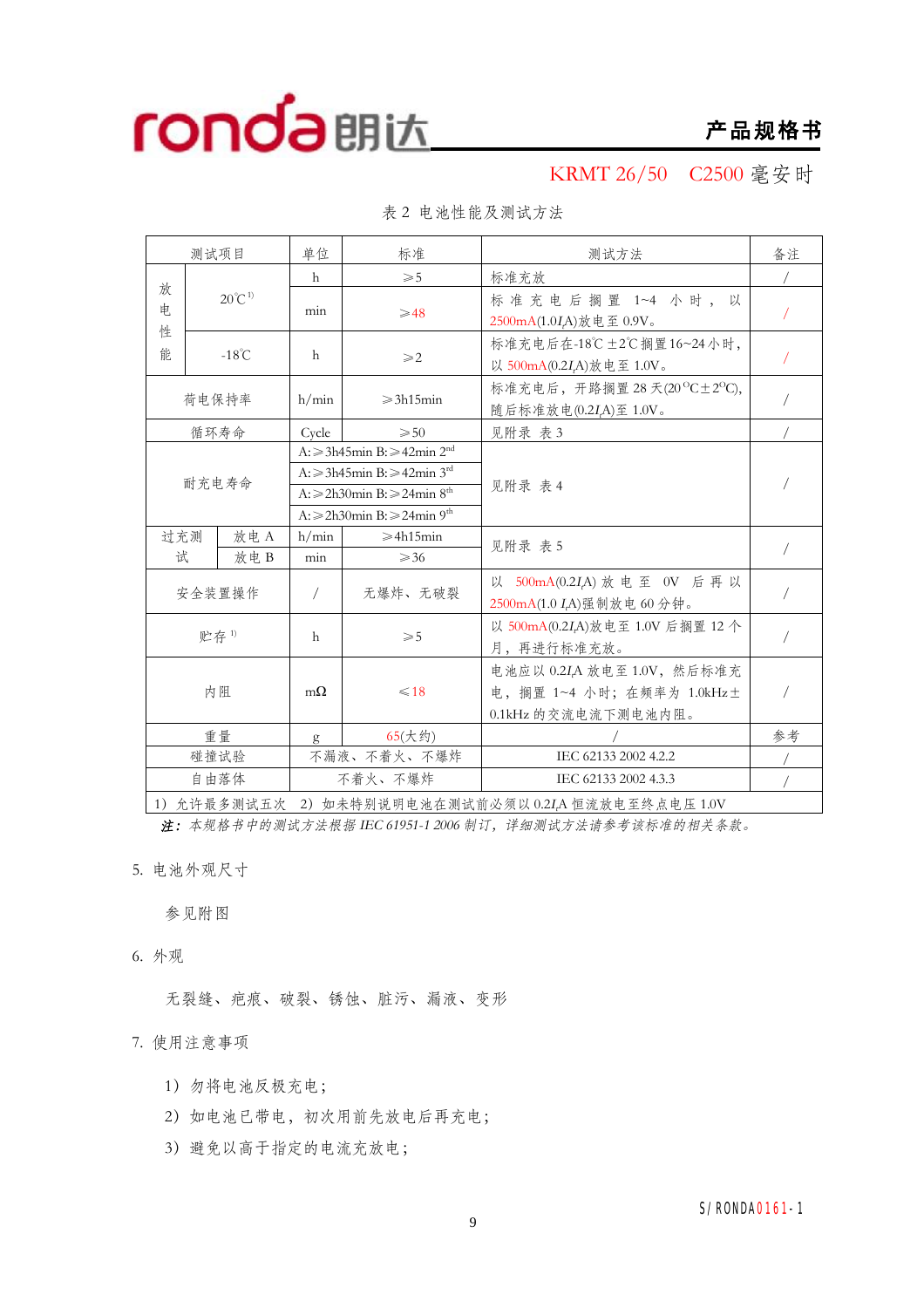

### **产品规格书**

KRMT 26/50 C2500 毫安时

- 4)防止电池短路,不要拆解或焚烧电池;
- 5)勿在电池上直接锡焊焊接;
- 6)如极端高温、大于规定的过充、过放电,电池的使用寿命可能会下降;
- 7)电池应存放干爽阴凉处,电池在组装或焊接前应将电池放电;
- 8)建议在运输或散装贮存时将电池放电;
- 9)不要将不同类型或不同容量的电池组合使用。

#### 附录

1)循环寿命测试

循环寿命试验前,电池应以 0.2*<sup>I</sup>t*A 放电至终止电压 1.0V,然后,在环境温度 20℃±5℃下作 循环寿命测试;测试循环见表 3。

#### 表 3 循环寿命

| 循环次数                                                              | 充电                      | 充电态搁置 | 放电                |  |  |  |
|-------------------------------------------------------------------|-------------------------|-------|-------------------|--|--|--|
|                                                                   | $0.1I\text{A}$ 16h      | 无     | $0.25I$ A 2h20min |  |  |  |
| $2 \sim 48$                                                       | $0.25I\text{A}$ 3h10min | 无     | $0.25I$ A 2h20min |  |  |  |
| 49                                                                | $0.25I\text{A}$ 3h10min | 无     | 0.25I,A 放电至 1.0V  |  |  |  |
| $0.20I$ A 放电至 $1.0Vb$<br>50<br>$0.1I\text{A}$ 16h<br>$1h \sim 4h$ |                         |       |                   |  |  |  |
| 循环至第50次放电时间不足3小时或在1~48个循环中电压降至1.0V以下为止。                           |                         |       |                   |  |  |  |

2)耐充电寿命

按表 4 规定的条件,耐充电寿命试验应分三步进行,它包括:

——充电效率试验

——在 70℃下六个月的老化周期;

注:70℃的试验是模拟 40℃时 4a 的耐充电寿命。

——最后充电效率试验检查电池老化后的性能。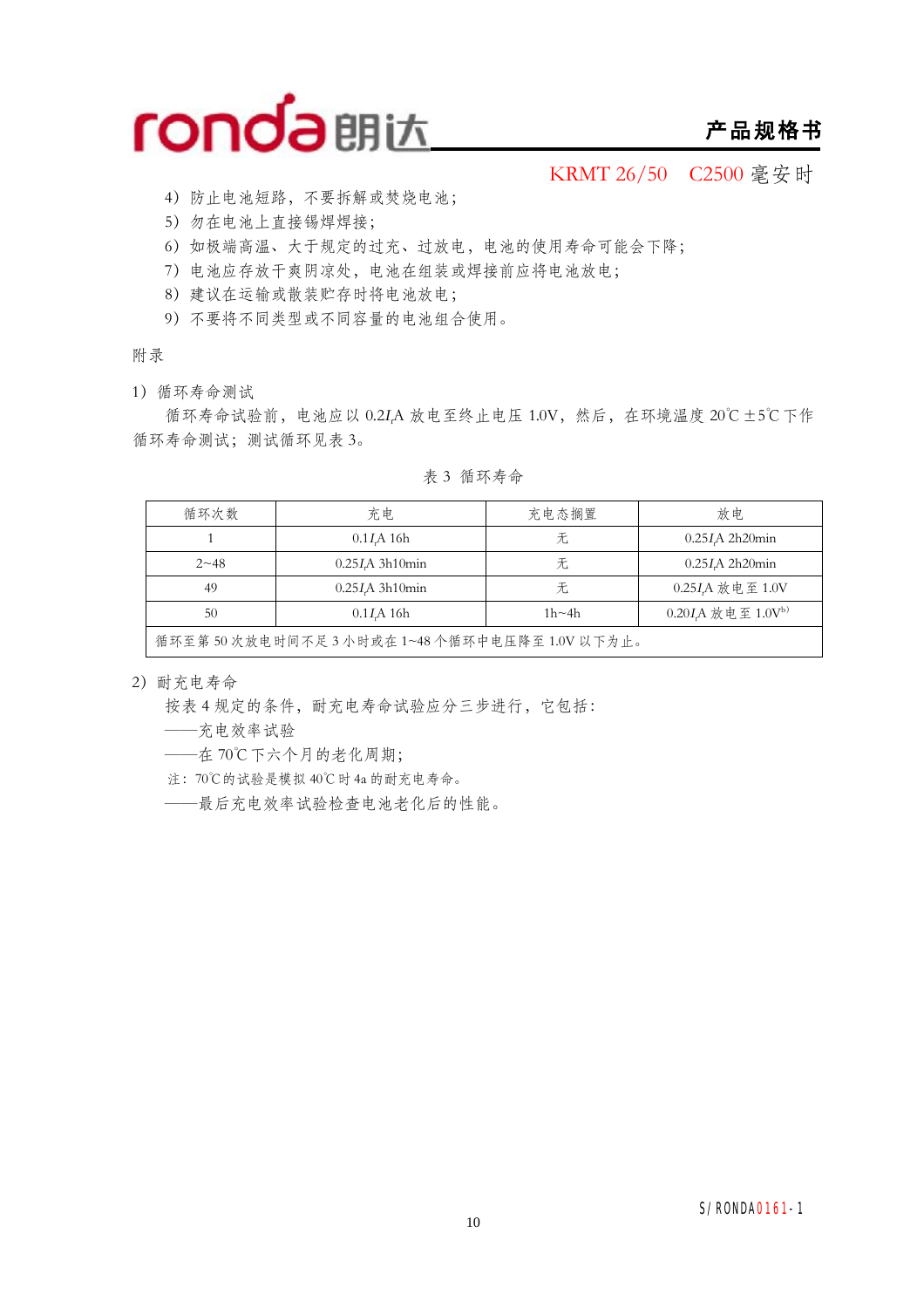

### **产品规格书**

KRMT 26/50 C2500 毫安时

| 循环次<br>数                                    | 环境温度                         | 充电                       | 放电 A 或 Ba                                                                          | 最少放电时间           |  |  |  |
|---------------------------------------------|------------------------------|--------------------------|------------------------------------------------------------------------------------|------------------|--|--|--|
| $\mathbf{1}$                                |                              | $0.05I_{t}A 48h$         | A: 0.2 <i>I<sub>t</sub>A</i> 放电至 1.0V 或<br>B: 1.0I,A 放电至 1.0V                      | 无要求              |  |  |  |
| $\overline{2}$                              | $40^{\circ}C \pm 2^{\circ}C$ | $0.05I_{t}A 24h$         | A: 0.2I <sub>t</sub> A 放电至 1.0V 或<br>B: 1.0I <sub>r</sub> A 放电至 1.0V               | 3h45min<br>42min |  |  |  |
| 3                                           |                              | 0.05I <sub>r</sub> A 24h | A: 0.2 <i>I<sub>t</sub>A</i> 放电至 1.0V 或<br>B: $1.0I_tA$ 放电至 $1.0V$                 | 3h45min<br>42min |  |  |  |
| $\overline{4}$                              | $70^{\circ}C \pm 2^{\circ}C$ | $0.05IrA$ 60d            | A: 0.2 <i>I</i> <sub>r</sub> A 放电至 1.0V 或<br>B: 1.0I,A 放电至 1.0V                    |                  |  |  |  |
| 5                                           |                              | $0.05IrA$ 60d            | A: 0.2I,A 放电至 1.0V 或<br>B: 1.0I <sub>r</sub> A 放电至 1.0V                            | 无要求              |  |  |  |
| 6                                           |                              | $0.05IrA$ 60d            | A: 0.2I,A 放电至 1.0V 或<br>B: 1.0I,A 放电至 1.0V                                         |                  |  |  |  |
| 7                                           |                              | $0.05I_{t}A$ 48h         | A: 0.2 <i>I</i> <sub>r</sub> A 放电至 1.0V 或<br>B: 1.0 <i>I<sub>r</sub>A</i> 放电至 1.0V | 无要求              |  |  |  |
| 8                                           | $40^{\circ}C \pm 2^{\circ}C$ | $0.05I\text{A} 24h$      | A: 0.2I <sub>r</sub> A 放电至 1.0V 或<br>B: 1.0 <i>I<sub>r</sub>A</i> 放电至 1.0V         | 2h30min<br>24min |  |  |  |
| 9                                           |                              | $0.05I\AA$ 24h           | A: 0.2 <i>I</i> <sub>r</sub> A 放电至 1.0V 或<br>B: 1.0I <sub>A</sub> 放电至 1.0V         | 2h30min<br>24min |  |  |  |
| A: 适用于 LT、MT、HT 电池; B: 仅适用于 MT、HT 电池。<br>a) |                              |                          |                                                                                    |                  |  |  |  |

表 4 LT、MT、HT 电池的耐充电寿命

3)过充电测试

试验前,电池应在 20℃±5℃下以 0.2*<sup>I</sup>t*A 放电至终止电压 1.0V,并在 0℃±2℃下搁置 16h~24h。 在 0℃±2℃循环空气中,电池的耐过充电能力应由下面试验来决定,测试条件见表

表 5 0℃过充电

| 充电                | 放 申 <sup>a</sup> A | 放电 <sup>a</sup> B          |
|-------------------|--------------------|----------------------------|
|                   | LT、MT、HT 电池        | MT、HT 电池                   |
| $0.05I$ , A 充 28d | 0.2IA 放电至 1.0V     | 1.0I <sub>A</sub> 放电至 1.0V |
| 充电结束后立即放电<br>a)   |                    |                            |